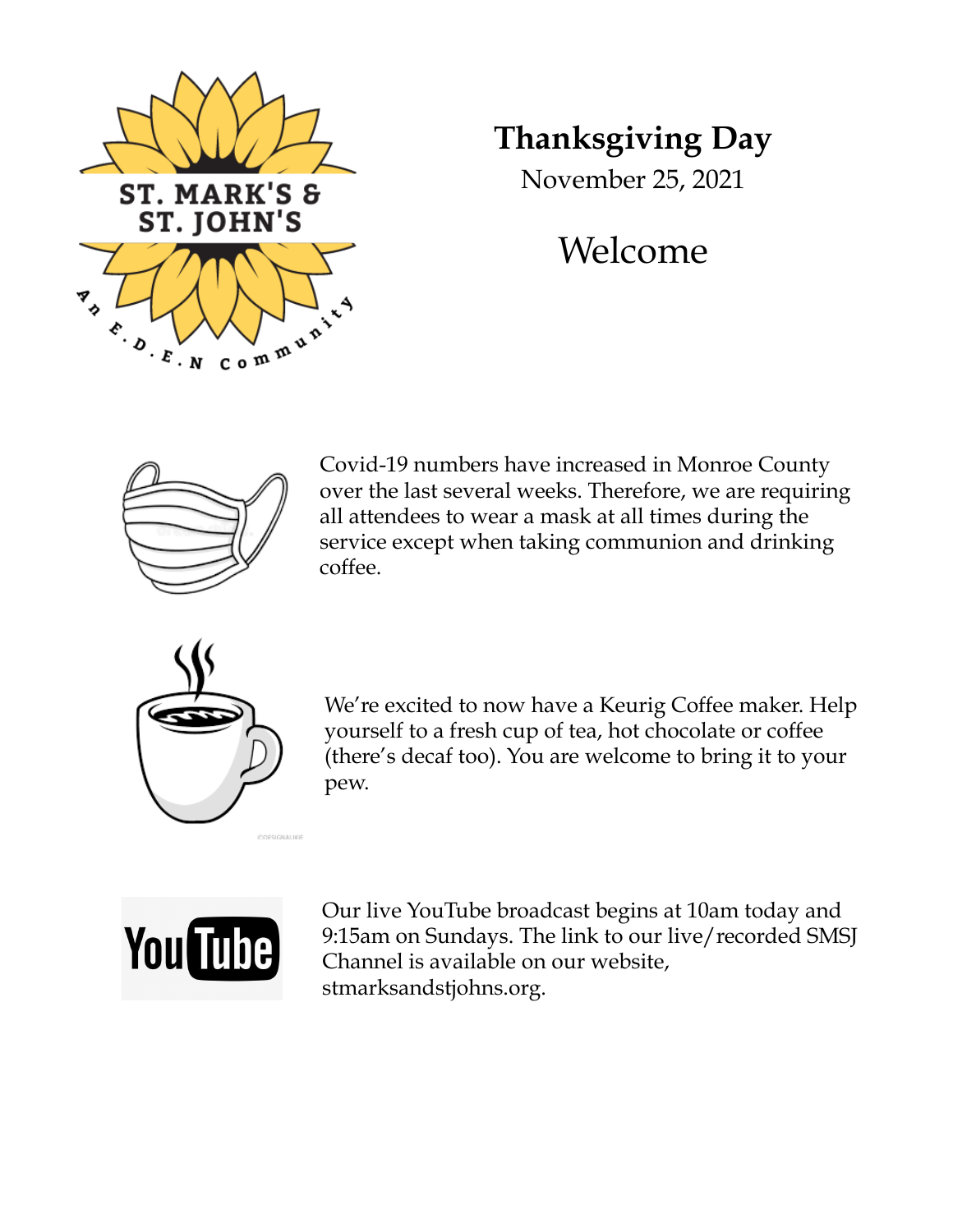# PRELUDE AND OPENING MUSIC

# OPENING SENTENCES

- *Celebrant:* Look at the birds of the air; they neither sow nor reap nor gather into barns and yet God provides for the basic sustenance of life. May our hearts be open to trust you.
- *ALL:* **Look at the birds of the air; they neither study nor plan nor plot their course and yet God provides the instinct for migration in their hearts. May our eyes be open to see you.**
- *Celebrant:* Look at the birds of the air; they neither talk nor vote nor debate their responsibility Yet God weaves them into communities which nurture May our hands be open to serve you.

*~ written by Katherine Hawker, and posted on Liturgies Outside*

#### OPENING COLLECT

Gracious God, we give you thanks for the fruits of the earth in their season and for the labors of those who harvest them. Make us, we pray, faithful stewards of your great bounty, for the provision of our necessities and the relief of all who are in need, to the glory of your Name; through Jesus Christ our Lord, who lives and reigns with you and the Holy Spirit, one God, now and forever. *Amen.*

#### FIRST READING

Do not fear, O soil; be glad and rejoice, for the Lord has done great things! Do not fear, you animals of the field, for the pastures of the wilderness are green; the tree bears its fruit, the fig tree and vine give their full yield. O children of Zion, be glad and rejoice in the Lord your God; for he has given the early rain for your vindication, he has poured down for you abundant rain, the early and the later rain, as before. The threshing floors shall be full of grain, the vats shall overflow with wine and oil. I will repay you for the years that the swarming locust has eaten, the hopper, the destroyer, and the cutter, my great army, which I sent against you. You shall eat in plenty and be satisfied, and praise the name of the Lord your God, who has dealt wondrously with you. And my people shall never again be put to shame. You shall know that I am in the midst of Israel, and that I,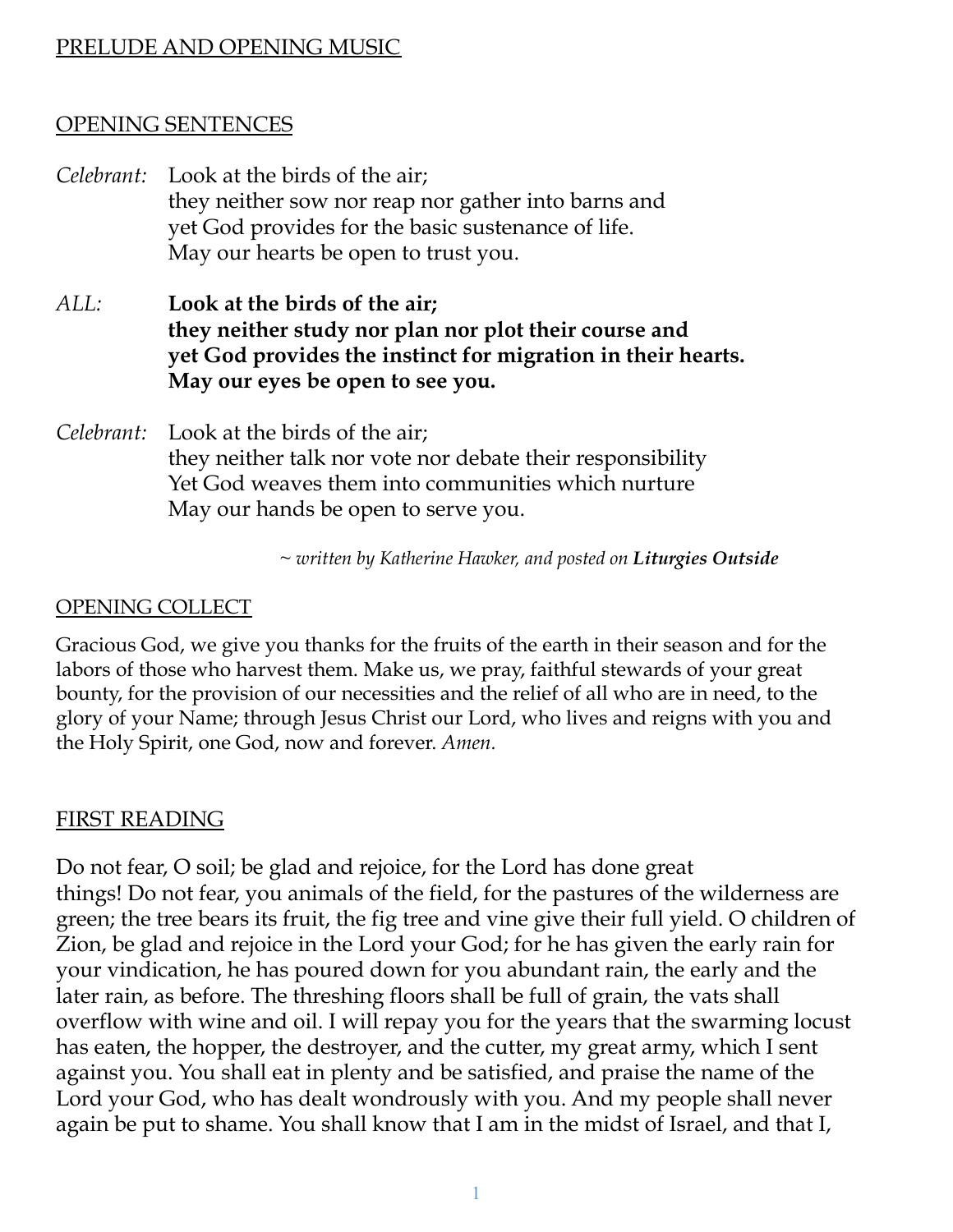the Lord, am your God and there is no other. And my people shall never again be put to shame.

*Joel 2: 21-27*

Lector: Hear what the Spirit is saying. *People:* **Thanks be to God.**

# PSALM

# **Psalm 126**

# *In convertendo*

When the Lord restored the fortunes of Zion, then were we like those who dream. **Then was our mouth filled with laughter, and our tongue with shouts of joy.** Then they said among the nations, "The Lord has done great things for them." **The Lord has done great things for us, and we are glad indeed.** Restore our fortunes, O Lord, like the watercourses of the Negev. **Those who sowed with tears will reap with songs of joy.** Those who go out weeping, carrying the seed, will come again with joy, shouldering their sheaves.

# SECOND READING

First of all, then, I urge that supplications, prayers, intercessions, and thanksgivings be made for everyone, for kings and all who are in high positions, so that we may lead a quiet and peaceable life in all godliness and dignity. This is right and is acceptable in the sight of God our Savior, who desires everyone to be saved and to come to the knowledge of the truth. For

there is one God;

there is also one mediator between God and humankind,

Christ Jesus, himself human,

who gave himself a ransom for all

-- this was attested at the right time. For this I was appointed a herald and an apostle (I am telling the truth, I am not lying), a teacher of the Gentiles in faith and truth.

*1 Timothy 2:1-7*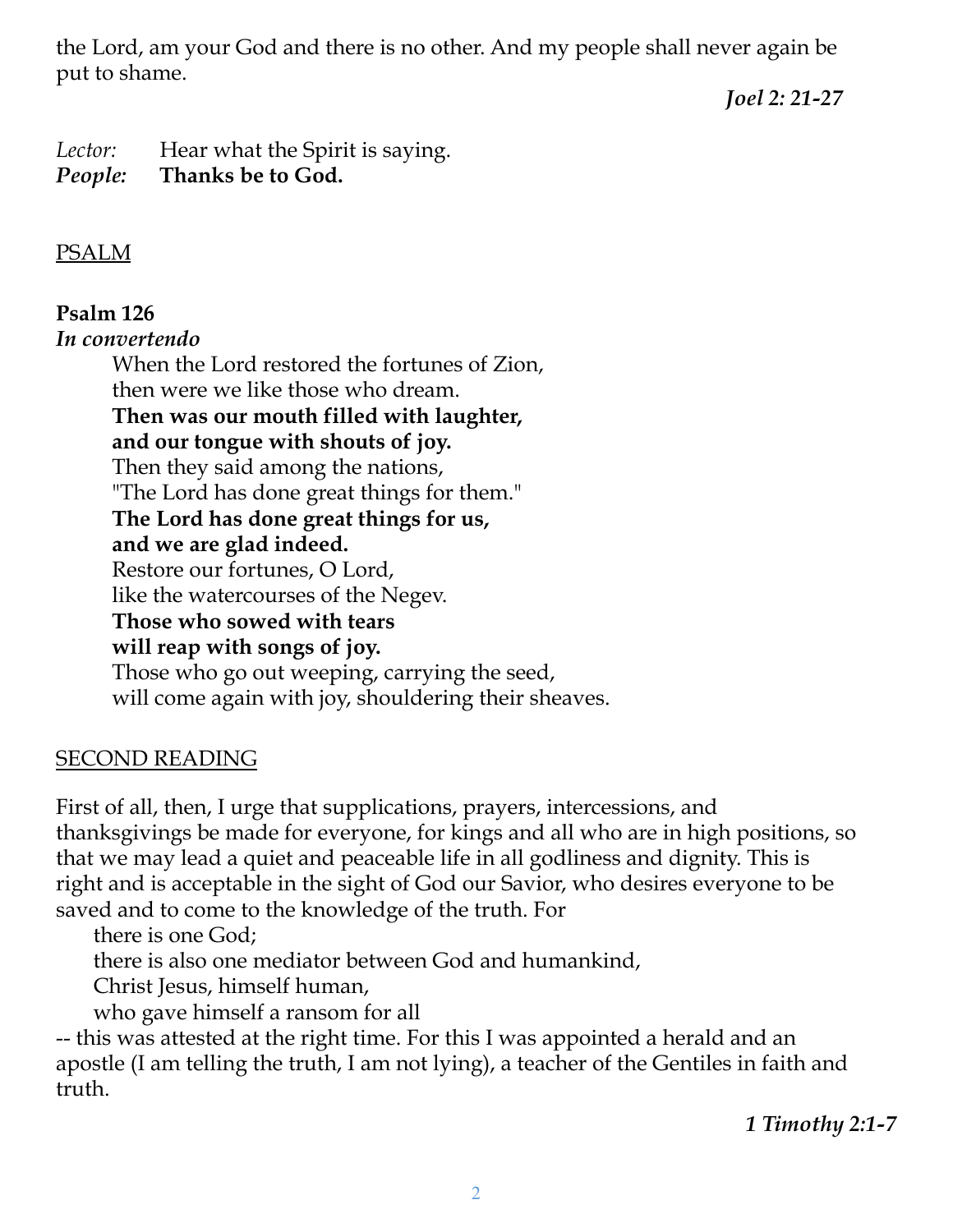#### THE HOLY GOSPEL

# Deacon: The Holy Gospel of our Lord Jesus Christ according to Matthew. *People:* **Glory to you, Lord Christ.**

Jesus said, "I tell you, do not worry about your life, what you will eat or what you will drink, or about your body, what you will wear. Is not life more than food, and the body more than clothing? Look at the birds of the air; they neither sow nor reap nor gather into barns, and yet your heavenly Father feeds them. Are you not of more value than they? And can any of you by worrying add a single hour to your span of life? And why do you worry about clothing? Consider the lilies of the field, how they grow; they neither toil nor spin, yet I tell you, even Solomon in all his glory was not clothed like one of these. But if God so clothes the grass of the field, which is alive today and tomorrow is thrown into the oven, will he not much more clothe you-- you of little faith? Therefore do not worry, saying, `What will we eat?' or `What will we drink?' or `What will we wear?' For it is the Gentiles who strive for all these things; and indeed your heavenly Father knows that you need all these things. But strive first for the kingdom of God and his righteousness, and all these things will be given to you as well."

*Matthew 6:25-33*

Deacon: The Gospel of our Lord. *People:* **Praise to you, Lord Christ**.

#### AFFIRMATION OF FAITH

*Celebrant:* We are not alone, we live in God's world.

*People***: We believe in God: who has created and is creating, who has come in Jesus, the Word made flesh, to reconcile and make new, who works in us and others by the Spirit.**

HOMILY *Pastor Cindy*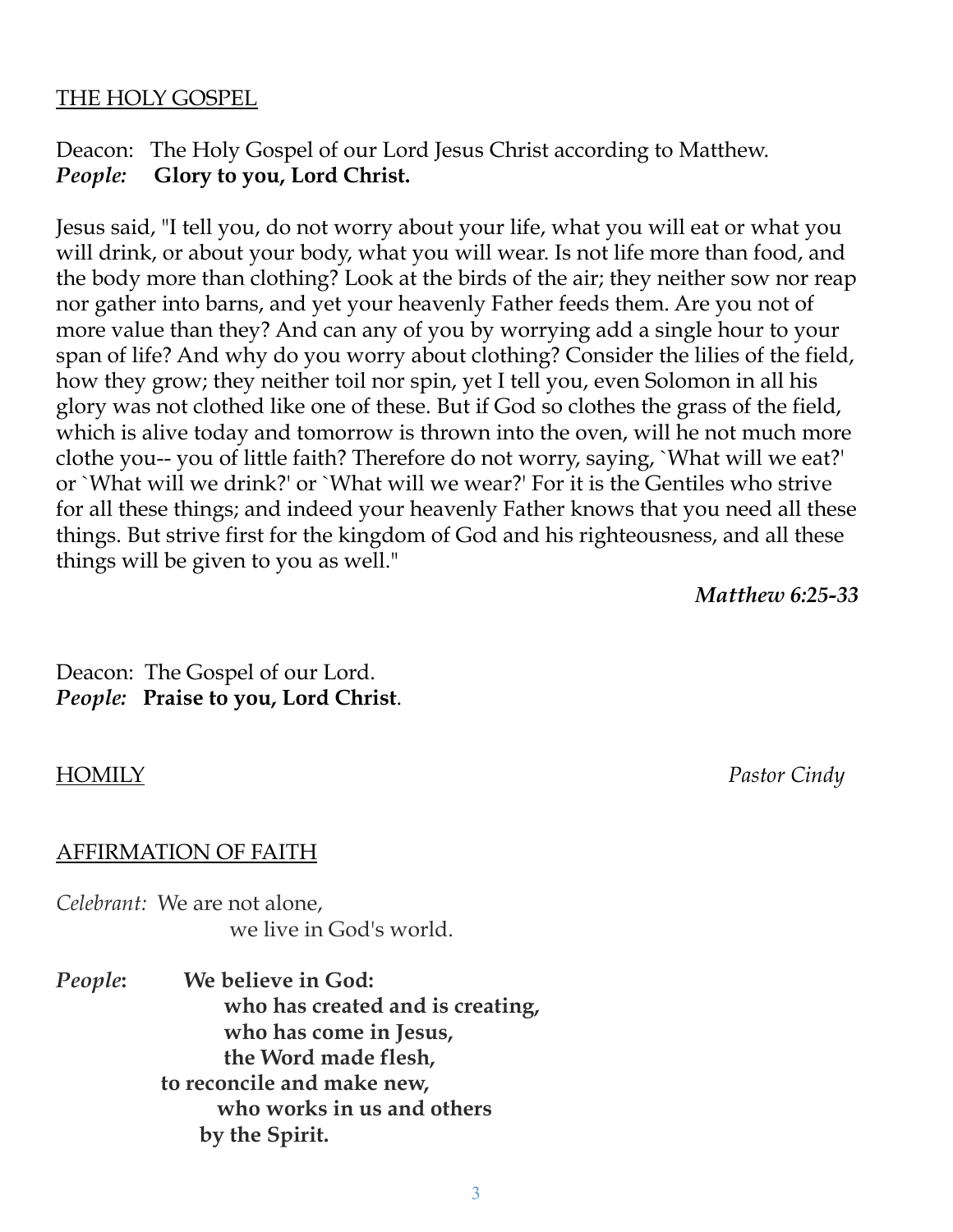*Celebrant:* We trust in God.

*People* **: We are called to be the Church: to celebrate God's presence, to live with respect in Creation, to love and serve others, to seek justice and resist evil, to proclaim Jesus, crucified and risen, our judge and our hope.**

*Celebrant:* In life, in death, in life beyond death, God is with us.

*People:* **We are not alone. Thanks be to God.**

# LITANY OF THANKSGIVING

Give thanks to God who is good **God's love is everlasting**

For the good world; for things great and small, beautiful and awesome; for seen and unseen splendors;

**Thank you, God.**

For the gift of community; for talking and moving and thinking together for common hopes and hardships shared from birth until our dying.

# **Thank you, God.**

For family; for living and eating together; for family amusements and family pleasures;

**Thank you, God.**

For children; for their energy and curiosity; for their brave play and startling frankness; for their sudden sympathies;

# **Thank you, God.**

For growing up and growing old; for wisdom deepened by experience; for rest in leisure; and for time made precious by its passing; **Thank you, God.**

For your help in times of doubt and sorrow; for healing our brokenness and dis-ease; for preserving us in temptation and danger

**Thank you, God.**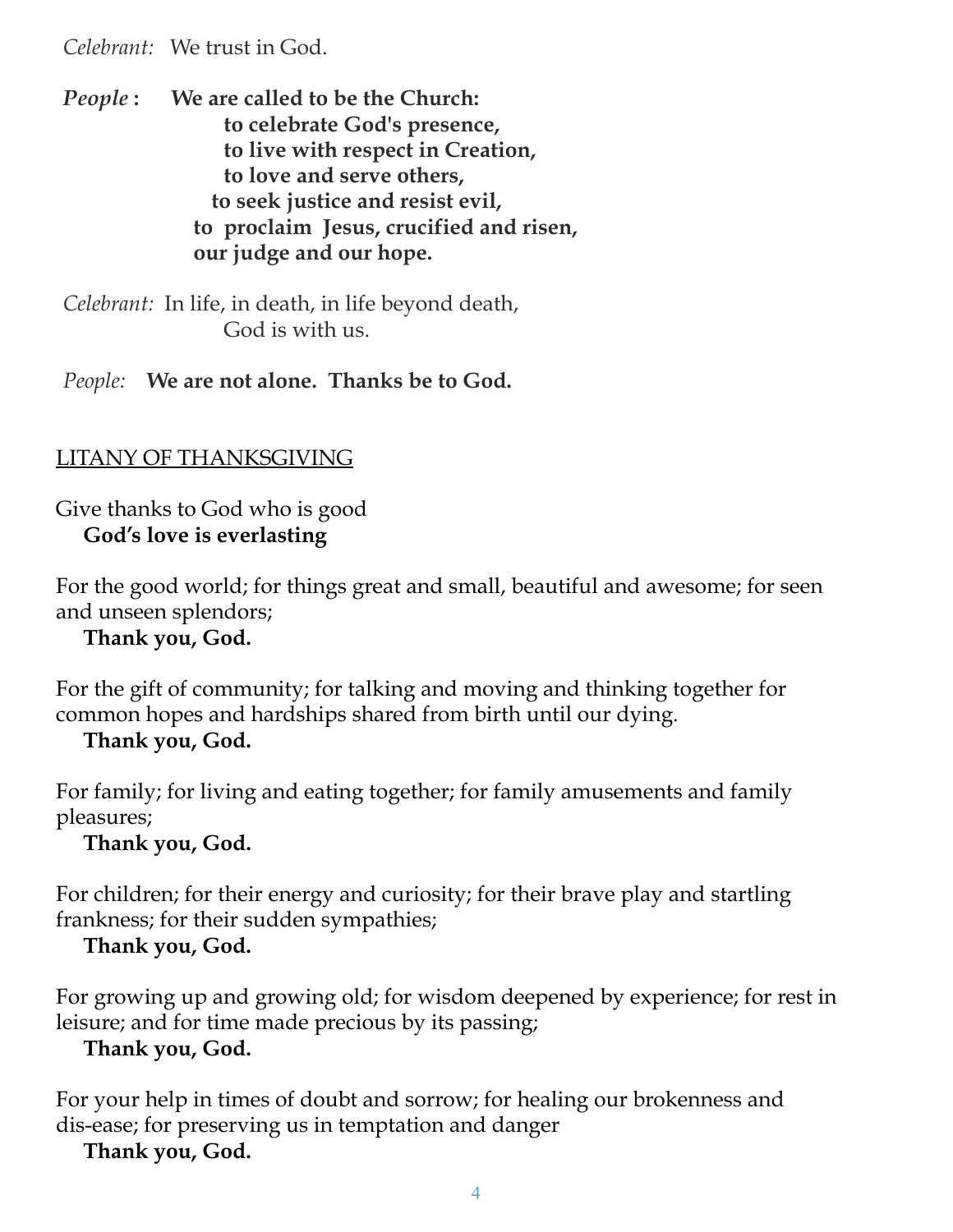Above all, O God, for your Son Jesus Christ, who lived and died and lives again for our salvation; for our hope in him; for the joy of serving;

**Thank you, God.**

# All: **We thank you and praise you, Eternal God, for all your goodness. Give thanks to the Lord, who is good. God's love is everlasting.**

# THANKSGIVING OFFERING

*Our Thanksgiving Of ering will go to support our weekly Food Shelf ministry.*

# PASSING OF THE PEACE *on screen*

# THE GREAT THANKSGIVING *on screen*

The Lord is here. **God's Spirit is with us.** Lift up your hearts. **We lift them to the Lord.** Let us give thanks to the Lord our God. **It is right to offer thanks and praise.**

It is right indeed that we should praise you, God of love, our source and our fulfillment,

for you create all things, and in you we live and move and have our being. Your wonder is manifest in land and sea and sky.

When the times had at last grown full and the earth had ripened in abundance, you made us in your image for yourself.

And even though we turn from you, again and again you call us to yourself, and in every age, promise liberation.

As a parent tenderly gathers their children, you embraced a people as your own to rear them in your way of compassionate love. From your own being you sent Jesus among us, incarnate of the Holy Spirit and born of Mary our sister.

Jesus revealed your care for all you have made, and showed us your way of reconciliation. Looking forward to the joy of new life Jesus suffered the pangs of the cross

and in rising again became the first-born of the renewed family. You sent your Holy Spirit and gave birth to us your church. Your Spirit stays to nurture and to guide us.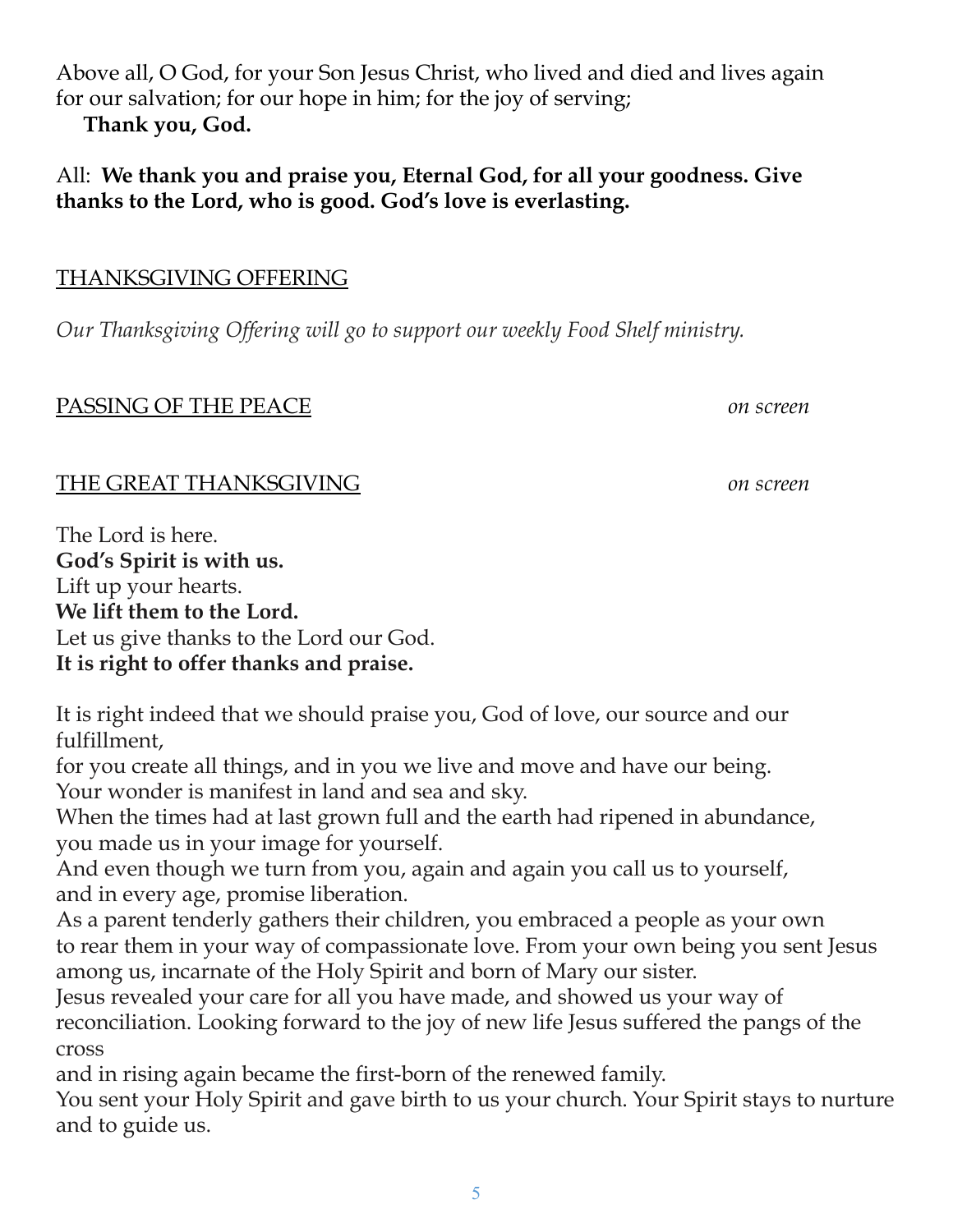Now we join hands around your table, and with all creation we hymn your praise for your unending love, as we sing ,

**Holy, holy, holy, holy Holy Lord God of hosts Heaven and earth are filled with your glory Hosanna in the highest Blessed is the One who comes in the name of the Lord, of the lord Hosanna in the highest, hosanna in the highest.**

To you indeed be glory, almighty God, because on the night before he died, your Son, Jesus Christ, took bread; when he had given you thanks, he broke it, gave it to his disciples, and said:

**Take, eat, this is my body which is given for you; do this to remember me.** After supper he took the cup; when he had given you thanks, he gave it to them and said:

**This cup is the new covenant in my blood poured out for you; do this as often as you drink it to remember me.**

And so in this great sacrament we celebrate and proclaim the mystery of our faith.

**Christ has died,**

**Christ is risen,**

**Christ will come in glory.**

Therefore, loving God, recalling now Christ's death and resurrection, we ask you to accept this our sacrifice of praise.

Send your Holy Spirit upon us and our celebration, that we may be fed with the body and blood of your Son and be filled with your life and goodness. Strengthen us to do your work, and to be your body in the world.

Unite us in Christ and give us your peace. Through your Holy Spirit, burning as a flame, gentle as a dove, may we who receive these gifts live lives of justice, love, and prayer,

and be a voice for those who are not heard. In union with your whole church we worship you, O God, in songs of everlasting praise.

### **Blessing, honor and glory be yours, here and everywhere, now and forever. Amen. Our Father, which art in heaven,**

**Hallowed be thy name,**

**Thy kingdom come,**

**Thy will be done on, earth as it is in heaven.**

**Give us this day our daily bread.**

**And forgive us our debts, as we forgive our debtors.**

**And lead us not into temptation.**

**But deliver us from evil.**

**For thine is the kingdom, and the power, and the glory, forever. Amen.**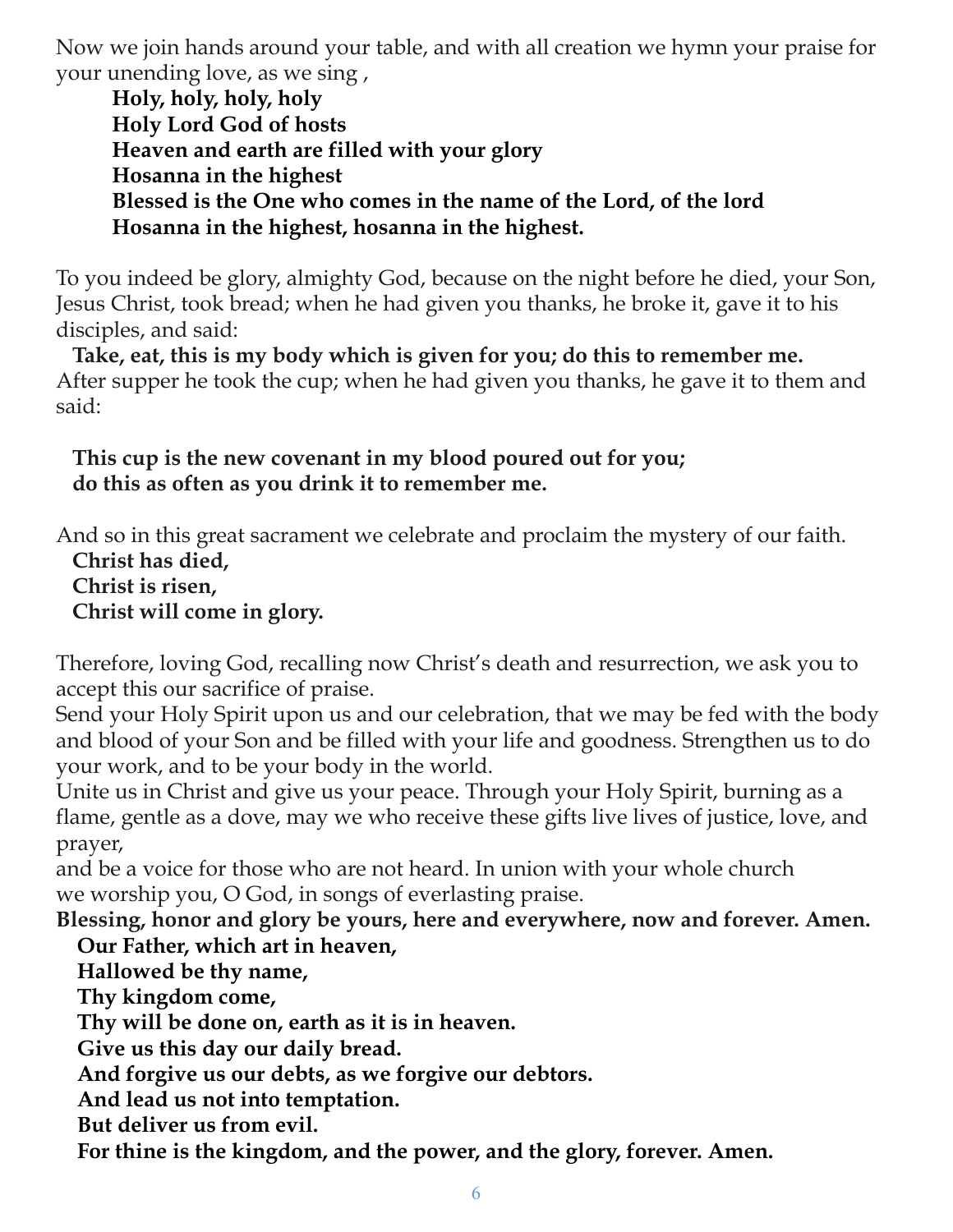# THE BREAKING OF THE BREAD

All who thirst, all who hunger, come and be filled with the goodness of God.

# WELCOME TO THE TABLE

*All are welcome to receive communion.*

*Please be seated. Our Eucharistic Ministers will come to you. As they approach, please stand if you are able. Gluten-free wafers and grape juice are available. If you would like to receive a blessing instead of communion, simply cross your arms in front of you.*

# POST COMMUNION PRAYER

**Lord of the harvest, with joy we have offered thanksgiving for your love in creation and have shared in the bread and the wine of the kingdom: by your grace plant within us a reverence for all that you give us and make us generous and wise stewards of the good things we enjoy; through Jesus Christ our Lord. Amen**.

**BLESSING** 

DISMISSAL

Alleluia. Alleluia. Go in peace to love and serve the Lord. **Thanks be to God. Alleluia. Alleluia**